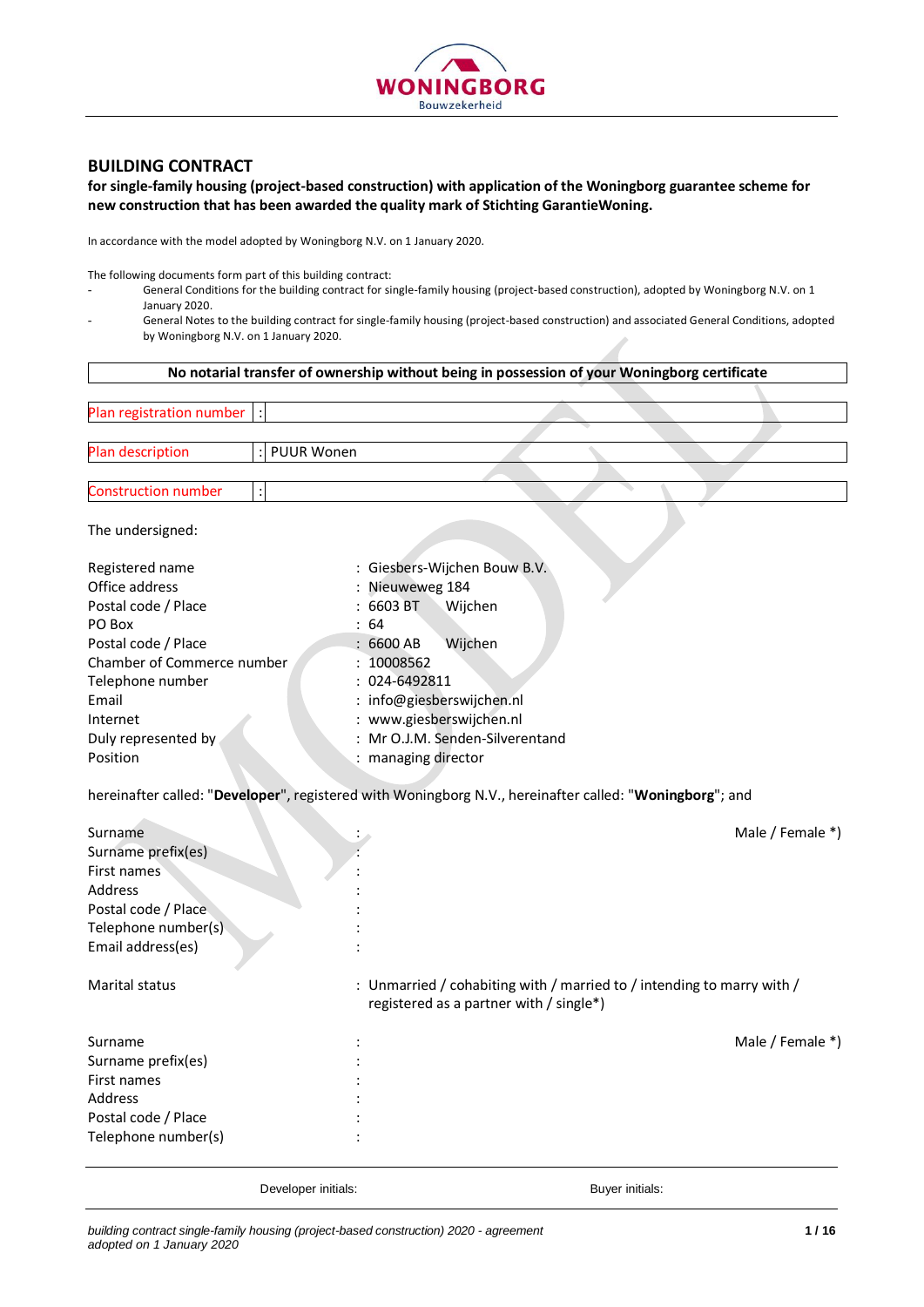

## Email address(es) :

Is the assignment referred to below under I given by both persons? n.a. / Yes / No, the assignment is given by \*)

\*) Delete what does not apply.

hereinafter called: "**Buyer"**,

whereas:

- **Kalliste Woningbouwontwikkeling B.V.**, hereinafter called "**Seller**", is the owner of a plot of land known locally as , recorded in the land registry as Municipality of section number

said plot of land, indicated by (construction) number(s) and solve has been or will be sold by Seller to Buyer.

Developer will build a house on said plot of land.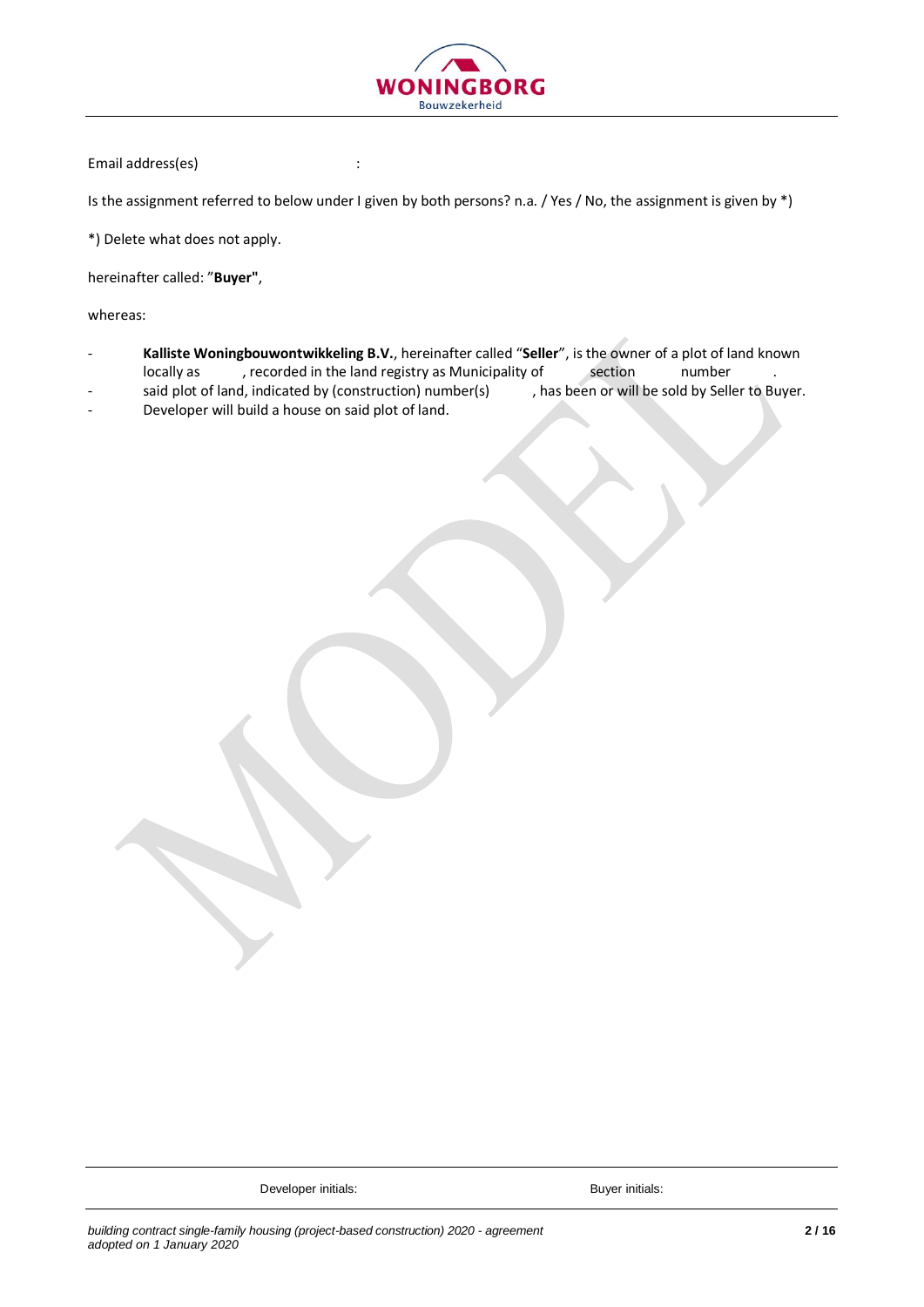

Have as of agreed as follows:

**I** Buyer instructs Developer, as Developer accepts, in accordance with the relevant technical description and drawing(s) and change schedules, if present, all of which belong to this agreement and which have been certified by both parties, to build or finish on the plot of land referred to in the preamble above, in accordance with the requirement of good and sound work, with due observance of the regulations of the government and utilities, in accordance with the situation drawing, indicated by construction number(s) , as registered with **Taylor Wessing**, civil-law notary practising in **Eindhoven**, hereinafter called "**Notary**".

### **II** The contract sum consists of:

- A. the instalments due as of the date stated at the beginning of this agreement and referred to in Article 4(3) of this agreement (including turnover tax)
- B. instalments not yet due under Article 4(1) of this agreement (including turnover tax) EUR
- C. the interest (including turnover tax) on the instalments due as at the date stated at the beginning of this agreement and referred to in Article 4(3) of this agreement, calculated in accordance with the provisions of Article 4(4) of this agreement EUR

Total (A + B + C) **EUR**

Developer will ensure that this agreement is filed with Notary and that a copy of this agreement, together with the aforementioned appendices, certified by both parties, is made available to Buyer.

The turnover tax included in the contract sum is calculated at a percentage of **21**%, in accordance with the provisions of the Turnover Tax Act 1968.

This agreement has been entered into under the following provisions.

## **Time for reflection**

#### **Article 1**

Buyer declares that on the date of signing, it has actually received a copy of this building contract, including the accompanying General Conditions, General Notes and the applicable Woningborg guarantee scheme for new construction. Buyer is entitled to terminate the building contract (time for reflection) during a period of one (1) calendar week following the provision to Buyer of the agreement signed by both parties. The date on which Buyer issued the termination statement is regarded as the date of termination.

#### **Delivery**

#### **Article 2**

The transfer of the plot of land referred to in the preamble above, together with any structures erected thereon, hereinafter called the **"Transfer"**, will take place by deed executed in the presence of Notary, his deputy or successor, at a time to be determined by Notary:

as soon as possible, but not later than six (6) weeks after the last of the times referred to under a. and b. below:

- a. when it is established that this building contract can no longer be terminated on any of the grounds set out in Articles 7 and 9 of this agreement; and
- b. when construction has commenced within the meaning of Article 11(2) of the General Conditions.

Developer initials: Buyer initials:

EUR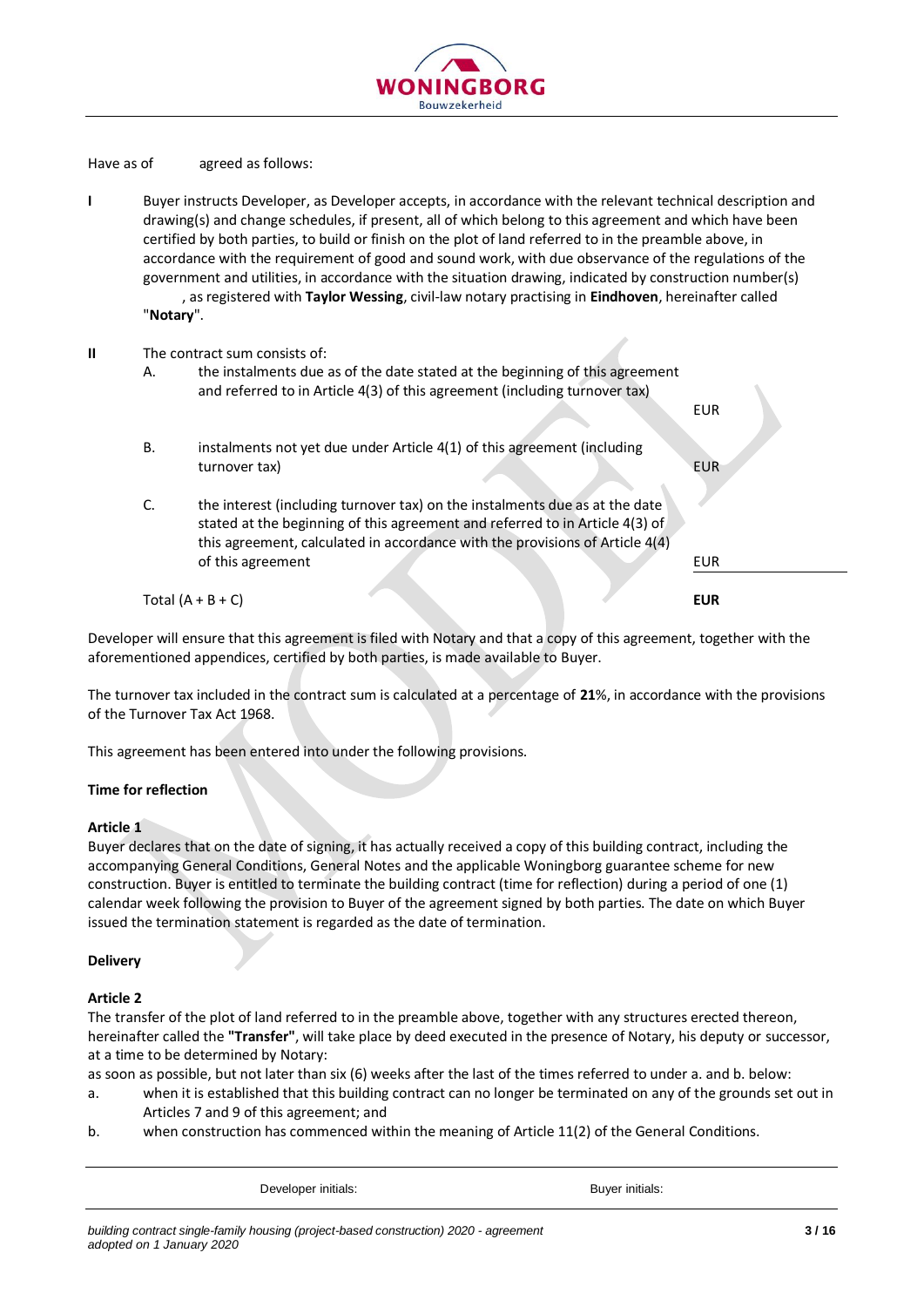

## **Deposit / bank guarantee / pledging of building deposit**

### **Article 3**

No deposit is due in respect of this agreement.

### **Instalments and payment scheme**

### **Article 4**

**1**. The instalments of the contract sum are as follows:

| <b>Instalment</b> | <b>Description</b>                                           |
|-------------------|--------------------------------------------------------------|
|                   | Land, see inseparable purchase agreement                     |
|                   | After completion ground floor structure (20%)                |
|                   | After completion 1st floor structure (7.5%)                  |
|                   | After completion 2nd floor structure (7.5%)                  |
|                   | After completion shell ground floor facades (7.5%)           |
|                   | After completion shell upper floors facades (7.5%)           |
|                   | After waterproofing roof of house (15%)                      |
|                   | After application of screeds (10%)                           |
|                   | After completion plasterwork, spraying work and tiling (15%) |
| 10                | On delivery of house (payable before delivery) (10%)         |

The above instalment scheme relates to work carried out on the construction site. With regard to the work to be carried out which makes it possible to invoice an instalment of the contract sum, see <https://www.woningborg.nl/particuliere-koper/veelgestelde-vragen/termijnregelingen-eengezinshuizen/>

**2.** Except where Buyer is entitled to postpone payment as referred to in paragraph 5 of this article, the instalments referred to in paragraph 1 of this article will always become due and payable fourteen (14) days after the date of a request for payment made by or on behalf of Developer. A payment request indicates the fact that the Developer is entitled to payment, the applicable instalment and that payment must be received by Developer no later than fourteen (14) days after the date.

Only fully performed instalments can be claimed by or on behalf of Developer. Pro rata payment of an only partially performed instalment is excluded.

**3.** As of the date stated at the beginning of this agreement, the following instalments (including turnover tax) are due:

| instalment * (* house construction start date) | EUR | $\ast$ |
|------------------------------------------------|-----|--------|
| instalment * (* work completion date)          | EUR | $\ast$ |
| instalment * (* work completion date)          | EUR | $\ast$ |
| instalment * (* work completion date)          | EUR | $\ast$ |

## **4.** *(A) OPTION*

The contract sum includes the interest charged by Developer on the instalments that are already due as of the date stated at the beginning of this agreement. This interest is set at **4**% per annum on the instalment amounts referred to under II.A. of this agreement or in paragraph 3 of this article (excluding turnover tax) from the fourteenth (14th) day after the day on which the construction of the house has commenced or on which the work has been completed until the date stated at the beginning of this agreement. This interest, plus turnover tax, will be paid at the time of the Transfer. *(B) OPTION*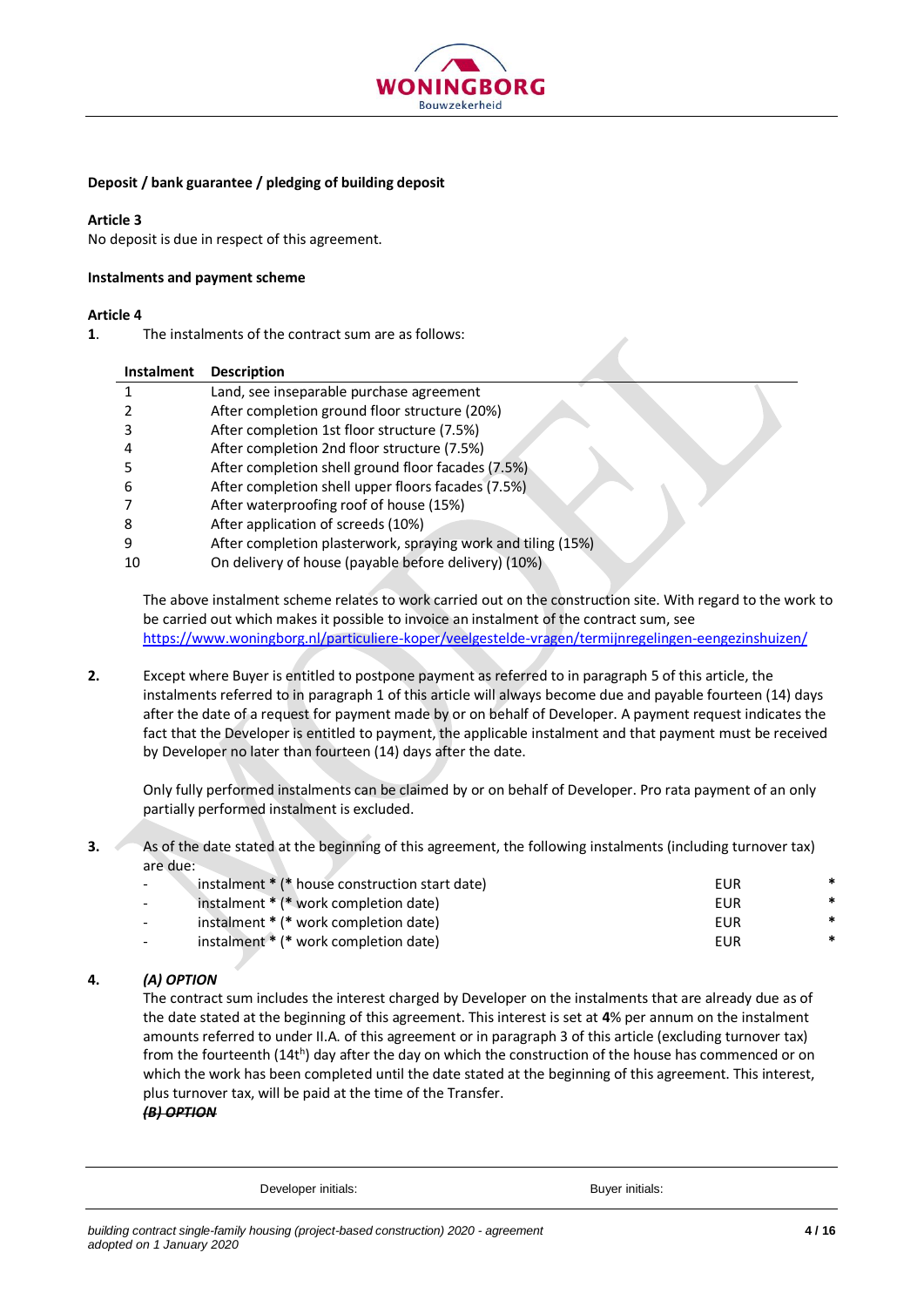

No interest will be charged on the instalments due as of the date stated at the beginning of this agreement until the date stated at the beginning of this agreement. *(C) OPTION*

### No instalments of the contract sum are yet due and payable.

- **5.** As long as the Transfer has not taken place, Buyer is entitled to postpone payment of the due part of the contract sum, against which it is obliged to pay interest to Developer of **4**% per annum, to be calculated as follows:
	- a. on the instalment amounts (including turnover tax) referred to under II.A. of this agreement or in paragraph 3 of this article from the date stated at the beginning of this agreement until the date of the Transfer;

b. on the other instalments (including turnover tax) from the due date until the date of the Transfer. This interest will also be paid at the time of the Transfer. On the day of the Transfer, the part of the contract sum already due at that time becomes due and payable.

- **6.** If and in so far as Buyer has not paid a due and payable part of the contract sum or any other payment due and payable under the General Conditions applicable to this agreement on the due date and the provisions of the previous paragraph of this article do not apply, Buyer will owe Developer interest of **6**% per annum on this sum from the due date until the date of payment, without prejudice to the further rights and obligations of the parties under this agreement and/or further agreements to be made between the parties.
- **7.** The interest referred to in paragraphs 5 and 6 of this article is subject to turnover tax.
- **8.** a. If additional work is agreed, the following payment scheme will apply:

If case of an additional work order by Buyer, 25% may be invoiced by Developer as compensation for general and preparatory costs. The remaining part will be invoiced when the additional work is completed or together with the following instalment;

Paragraphs 2, 4, 5, 6 and 7 of this article apply mutatis mutandis in respect of additional work; The additional work will be paid for before delivery of the house, provided that the additional work is ready.

b. If less work is agreed, the value thereof will be deducted from the simultaneous additional work orders or, if the latter are not available or insufficient, from the next instalment(s) of the contract sum.

## **Construction time and start workable days**

## **Article 5**

**1.** Developer will deliver the house ready for occupation to Buyer within **300** (**three hundred**) workable days after the start of construction within the meaning of Article 11(4) of the General Conditions.

# **2.** *(A) OPTION*

The construction of the house started on **\***.

# *(B) OPTION*

The construction of the house has not yet started. Developer will notify Buyer in writing of the starting date of the period referred to in paragraph 1 of this article within eight (8) days of its start. This written communication will be made either by invoicing the relevant instalment of the contract sum, if applicable, or by any other written communication.

## **Government grant**

## **Article 6**

No government grant is provided.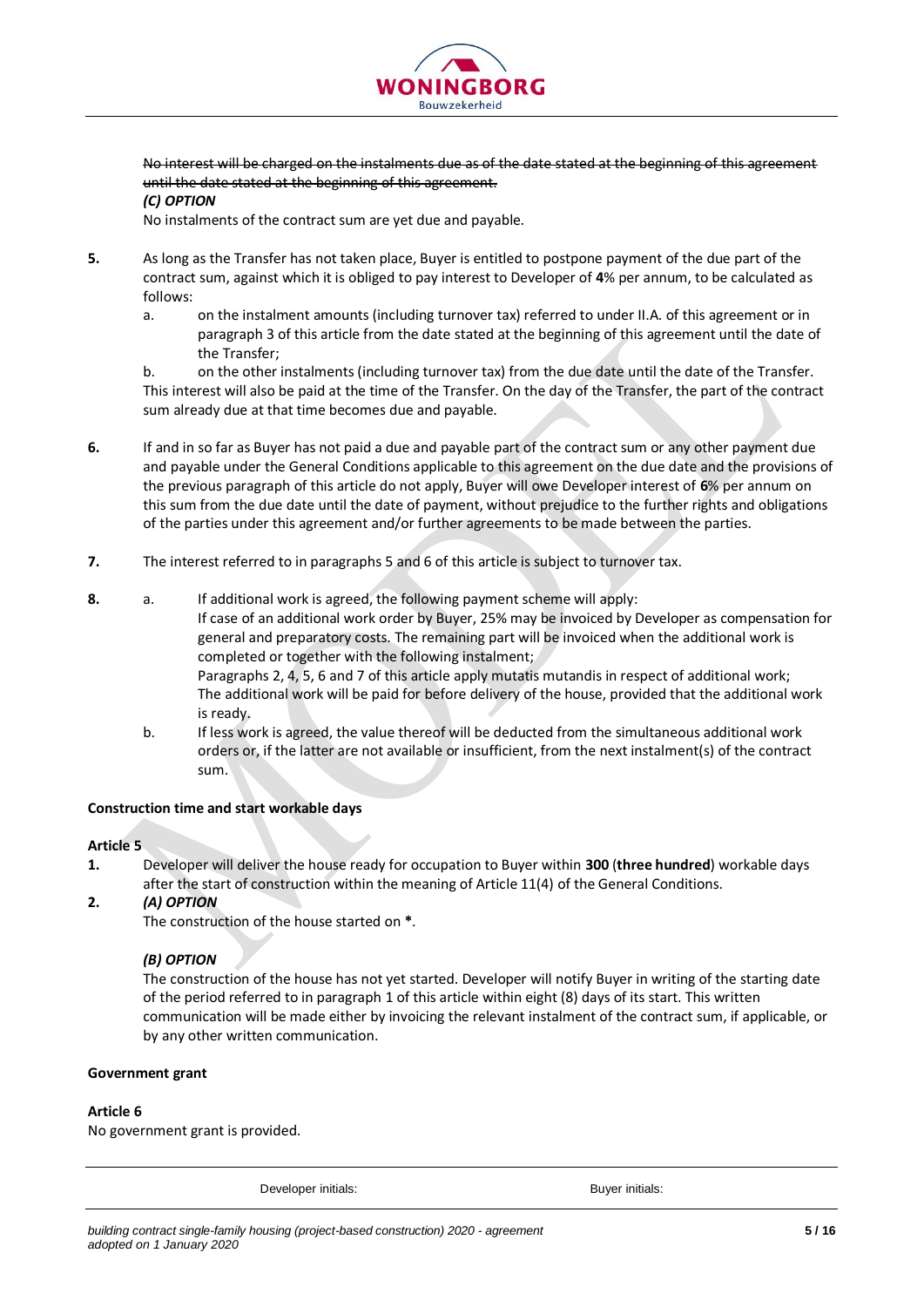

### **Conditions subsequent**

# **Article 7**

# **1.** *(A) OPTION*

Buyer does not require any financing (reservation) for the realisation of the house referred to in the preamble of this agreement.

# *(B) OPTION*

With regard to the realisation of the house referred to in the preamble to this agreement, Buyer requires financing in connection with which the agreement is entered into subject to the condition subsequent that Buyer obtains, within two (2) months of signing this agreement, a mortgage loan proposal with a monthly obligation of no more than EUR \*, on terms and conditions normally applicable in the major lending institutions, based on a mortgage loan of EUR

**2.** No housing permit is required to occupy the house referred to in the preamble to this agreement.

# **3.** *(A) OPTION*

Buyer does not require a National Mortgage Guarantee with regard to the financing referred to in paragraph 1 of this article.

# *(B) OPTION*

With regard to the financing referred to in paragraph 1 of this article, Buyer requires a National Mortgage Guarantee in connection with which the agreement is entered into subject to the condition subsequent that Buyer obtains, within two (2) months of this agreement being signed, the National Mortgage Guarantee for a mortgage loan as described in paragraph 1 of this article.

- **4.** a. If one or more of the conditions referred to in paragraphs 1, 2 and 3 of this article are not met, Buyer is entitled, with due observance of the provisions under b. of this paragraph, to send a registered letter to Developer no later than eight (8) days after expiry of the period applicable to the condition in question, to invoke termination of the building contract, as a result of which the agreement between the parties will be terminated.
	- b. Termination invoked under paragraphs 1 and/or 3 of this article will be accompanied by a written rejection by a financial institution of good repute in the Netherlands and established in a Member State of the EU.

Termination invoked under paragraph 2 of this article will be accompanied by the written and substantiated rejection of the (municipal) body concerned.

- **5.** If the condition relating to obtaining the National Mortgage Guarantee as referred to in paragraph 3 of this article applies and that condition is not fulfilled within two (2) months and remains unfulfilled even after the expiry of those two (2) months, the term within which Buyer is entitled to invoke termination of the agreement will be extended between the parties to eight (8) days after receipt by Buyer of a registered letter from Developer, in which Developer requests whether or not Buyer invokes termination of the agreement.
- **6.** If financing is required as referred to in paragraph 1 of this article for the realisation of the house referred to in the preamble of this agreement, and the mortgage proposal referred to in paragraph 1 of this article is not (or no longer) extended by the lender until the date of the Transfer, Buyer will apply for a new mortgage proposal as soon as the expected date of the Transfer (whether or not by or on behalf of Developer) has been communicated to it. If Buyer is unable to obtain a loan against the monthly obligation referred to in paragraph 1 of this article, Buyer will be entitled to invoke termination of the agreement by registered letter before or no later than the date of the Transfer.

## **Woningborg guarantee scheme for new construction; Woningborg certificate**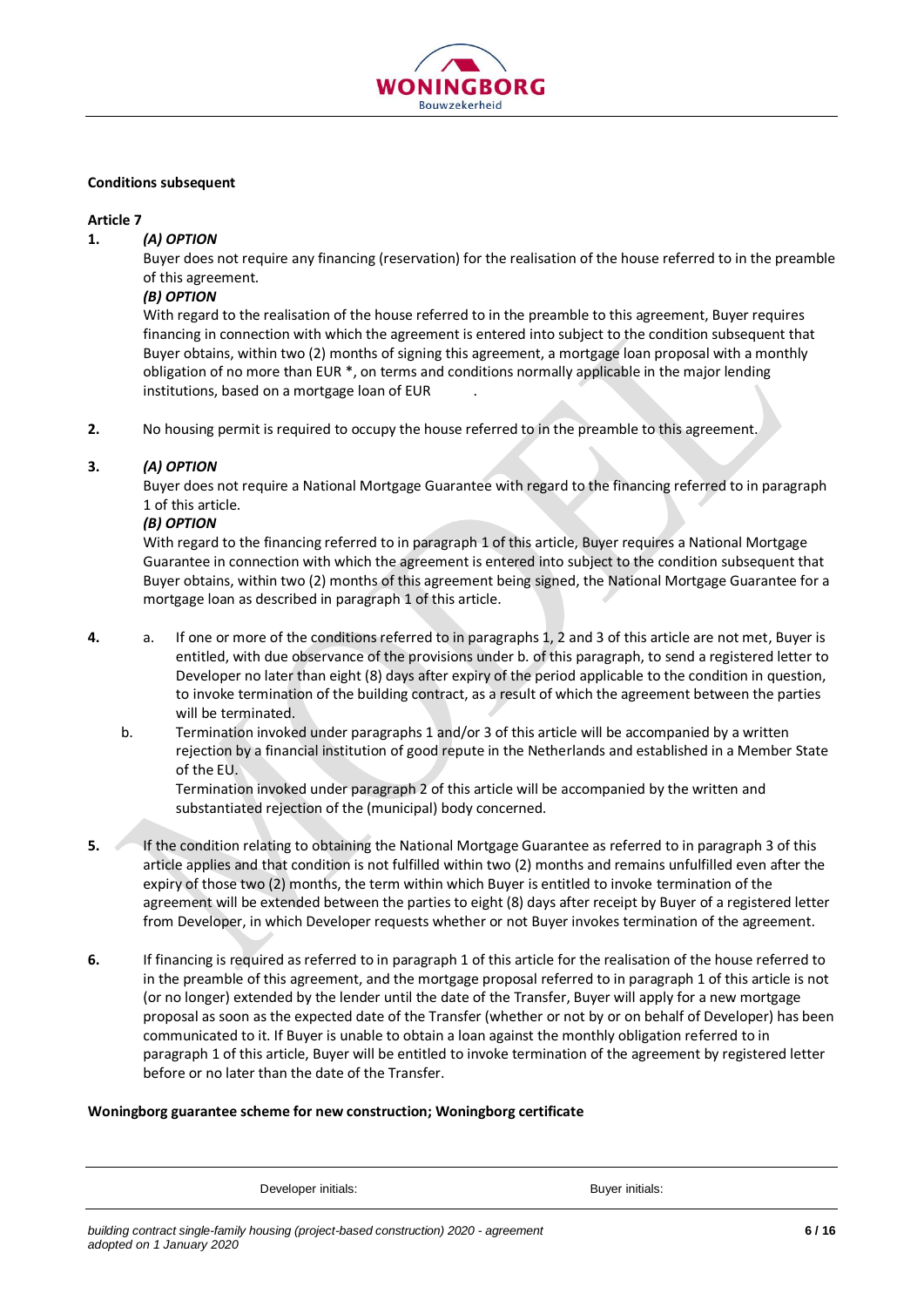

# **Article 8**

- **1.** Developer declares that the house, which is the subject of this agreement, is part of a project registered by Woningborg and registered by it under plan registration number W-**\*** and undertakes to Buyer to comply with the obligations of the Woningborg guarantee scheme for new construction with regard to that house.
- **2.** Developer will, in accordance with the applicable Woningborg guarantee scheme for new construction, submit a written request for the issue to Buyer of a Woningborg certificate immediately but no later than two (2) weeks after receipt of the agreement signed by Buyer.

## **Issue of refusal Woningborg certificate**

## **Article 9**

- **1.** This agreement is entered into subject to the condition subsequent that the issue of a Woningborg certificate is refused.
- **2.** If the condition referred to in paragraph 1 of this article is met, the agreement is terminated by operation of law, unless Buyer, within fourteen (14) days after receipt of the notice of refusal, has notified Developer by registered letter that it wishes to maintain the agreement, without prejudice to its right to compensation.
- **3.** Buyer has the right to invoke termination of the agreement if:
	- a. Developer has not submitted an application for the issue of a Woningborg certificate in accordance with Article 8(2) of this agreement within two (2) weeks after receipt of the agreement signed by Buyer; or
	- b. Buyer itself has submitted an application to Woningborg for the issue of a Woningborg certificate and within three (3) months of Buyer's signing of this agreement it has not received a certificate from Woningborg or the written undertaking to issue one.
- **4.** Notice of termination of the agreement pursuant to paragraph 3 of this article will be given by registered letter. Termination invoked under paragraph 3(a) of this article cannot take effect if the Woningborg certificate has been issued within fourteen (14) days after the termination statement.
- **5.** If the agreement is terminated under paragraph 1 of this article, Buyer is entitled to an amount equal to 5% of the contract sum as a penalty to be forfeited to Developer to Buyer, without prejudice to Buyer's right to compensation.

# **Costs**

## **Article 10**

All costs and rights attached to this agreement are included in the contract sum.

## **Deviating provisions**

#### **Article 11**

Deviations from the model of the building contract stated at the beginning of this agreement and from the General Conditions declared applicable therein, which are to Buyer's detriment, will be null and void unless Woningborg has given its explicit prior consent.

In the absence of such consent, the original provision contained in the design will apply.

### **Information**

## **Article 12**

Developer will inform Buyer on a regular basis about the progress of the construction.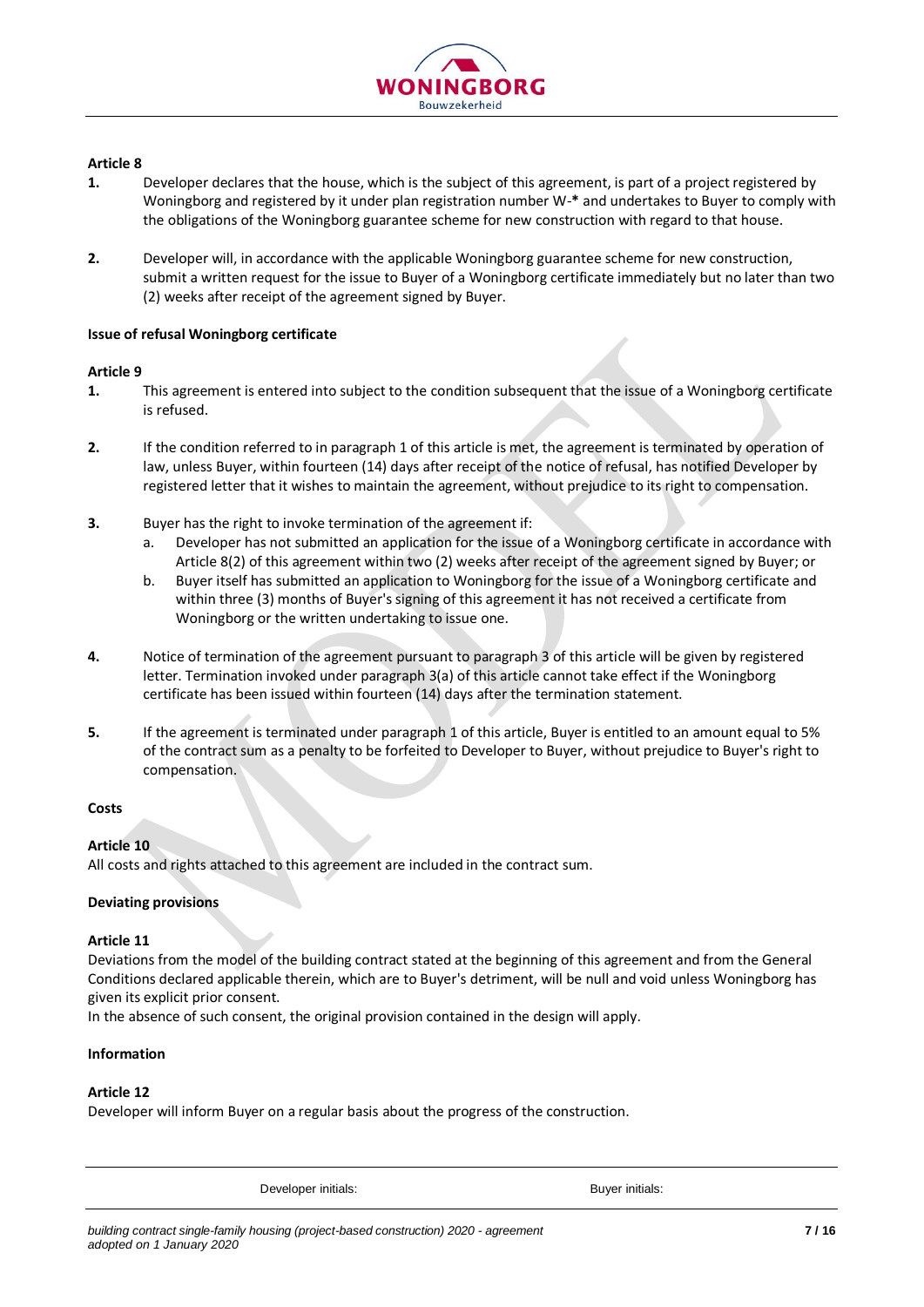

# **Exclusions**

## **Article 13**

If and as soon as the following activities are part of Developer's contractual obligations, the following will apply:

- the preparation of the site(s) on which the house in question is/will be built for construction and occupation or ensuring that the site(s) is/are at the service of the house in question;
- the demolition of structure(s) located on the site(s) on which the house in question is built/will be build or ensuring that the site(s) is/are at the service of the house in question;
- the remediation of the site(s) on which the house in question is/will be built or ensuring that the site(s) is/are at the service of the house in question;
- the landscaping and quality of green spaces:
- the installation and quality of infrastructural facilities;
- the installation and quality of all other facilities outside the house;

are excluded from the Woningborg guarantee scheme for new construction.

In so far as this does not imply a restriction of the Woningborg guarantee scheme for new construction.

#### **Link with purchase agreement**

### **Article 14**

This building contract together with the purchase agreement concluded or to be concluded between Buyer and Seller form an integral whole. In the event of termination or failure to conclude any agreement on the basis of any conditions precedent, the other agreement is also and automatically terminated or not concluded.

The purchase agreement does not fall under the Woningborg guarantee scheme for new construction.

This article does not give rise to any liability on the part of Seller towards Buyer on the basis of the present agreement and the performance(s) to be performed by Developer towards Buyer included therein.

## **Conditions precedent**

## **Article 15**

- **1.** Furthermore, this building contract has been entered into under the condition precedent that Buyer has signed this contract within **9** months:
	- a. Woningborg has issued proof of plan acceptance for the project, of which the house mentioned in the preamble to this agreement forms part;
	- b. in respect of the project of which the house mentioned in the opening words of this agreement forms a part, the required single permit has been issued, it has acquired formal legal force and can therefore no longer be annulled and, if applicable to the house in question, in respect of the options already chosen or to be chosen from the buyers option list dated  $\frac{1}{2}$  , number

, the required single permit has also been issued, has acquired formal legal force and can therefore no longer be annulled;

- c. Developer has concluded a Woningborg agreement for at least 39 of the 56 houses in total of which the present project consists, and of which the time for reflection period has expired, unless Developer informs Buyer in writing within the set period that, despite the fact that this condition has not been met, the obligations arising from this agreement have nevertheless taken effect;
- d. the plot of land on which the present project is to be realised is ready for construction and is at the free disposal of Developer;
- e. for the project, of which the house referred to in the opening words of this agreement forms a part, any permit required under the Nature Conservation Act has been issued, has acquired formal legal force and can therefore no longer be annulled, unless Developer informs Buyer in writing within the stipulated period that, on the basis of the preliminary investigation carried out into any activities required under said Act, it is not necessary to apply for such a permit.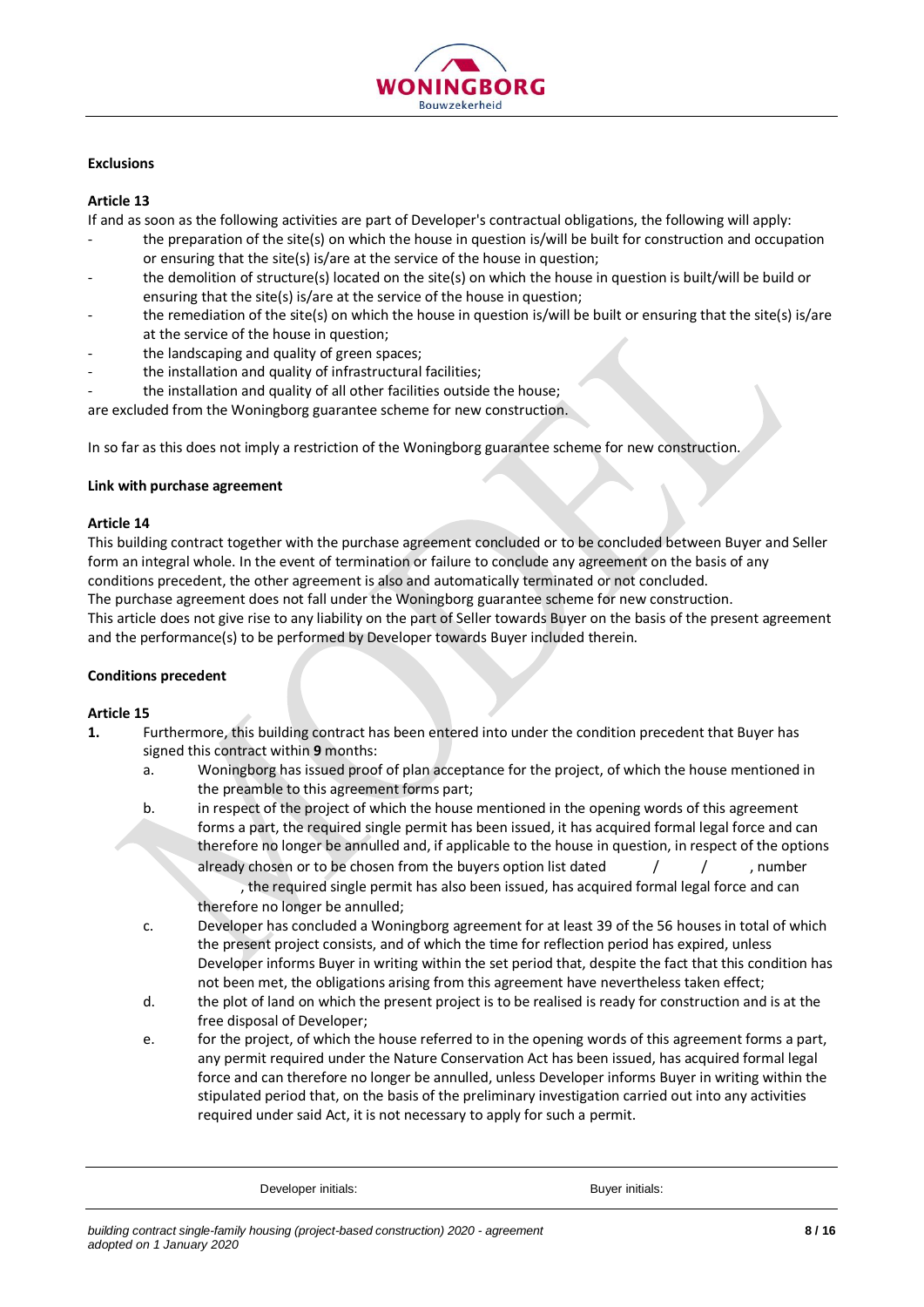

- **2.** In respect of Article 8(2) (application for a certificate) and Article 9 (refusal to issue a certificate) of the agreement as well as Article 11(2) (start of construction) of the General Conditions, the reference date is, instead of the date of signing by Buyer and/or after receipt of the agreement signed by Buyer, the date on which the conditions referred to in paragraph 1 of this article have been fulfilled. Buyer will be notified of this moment in writing, preferably by registered letter, within fourteen (14) days thereafter.
- **3.** If and as soon as Developer suspects that one or more of the conditions precedent referred to in paragraph 1 of this article will not be met within the period set for that purpose, Developer is entitled to submit Buyer's request for an extension of a maximum of **3** months in writing, preferably by registered letter, before expiry of the period referred to in paragraph 1 of this article. If Buyer so requires, it will then sign the request for extension before expiry of the aforementioned term and return it to Developer, preferably by registered letter. If Buyer signs a request for extension after the period referred to in paragraph 1 of this article, this has no value whatsoever. In that case, the present agreement will be deemed not to have been concluded.
	- **4.** If, in order to obtain the plan acceptance referred to under paragraph 1(a) of this article by or on behalf of Woningborg, Developer must make technical and/or legal changes or if these are imposed by the authorities for the purpose of the single permit referred to under paragraph 1(b) of this article, Developer will inform Buyer thereof by registered letter within the period referred to in paragraph 1 of this article, but no later than 1 (one) month before the expiry of this period.

If Buyer is unable to accept any changes made, Buyer will inform Developer by registered letter within fourteen (14) days of receipt of said notification. In that case, the present agreement will be deemed not to have been concluded or, if applicable, termination of the present agreement will be deemed to have been invoked. In that case, the parties will not owe each other any compensation, by whatever name. If Buyer has not invoked its rights referred to in this paragraph within the aforementioned period of fourteen (14) days, the changes will be deemed to have been accepted by Buyer.

## **Dispute resolution**

## **Article 16**

Any disputes whatsoever - including those regarded as such by only one of the parties - that may arise between Buyer and Developer as a result of the building contract or agreements resulting therefrom will be settled by arbitration by the Arbitration Board for the Building Industry (*Raad van Arbitrage voor de Bouw*) in accordance with the rules described in the Woningborg dispute regulations, as they read on the day on which the dispute is submitted, with due observance of the following.

Buyer always has the right to bring proceedings before the Arbitration Board for the Building Industry or the regular court.

If Developer wishes to institute proceedings, it must first set Buyer a period of at least one (1) month, by registered letter, within which to inform Developer writing whether Buyer wishes the dispute to be settled by the Arbitration Board for the Building Industry or the regular court.

Developer is bound to the choice made by Buyer. If Buyer does not make a choice within the set period of time, Developer is also free to choose between the Arbitration Board for the Building Industry or the regular court.

## **Applicable General Conditions / Woningborg guarantee scheme for new construction**

## **Article 17**

**1.** The building contract (project-based construction) is subject to the General Conditions for the building contract for single-family housing (project-based construction), adopted by Woningborg on 1 January 2020.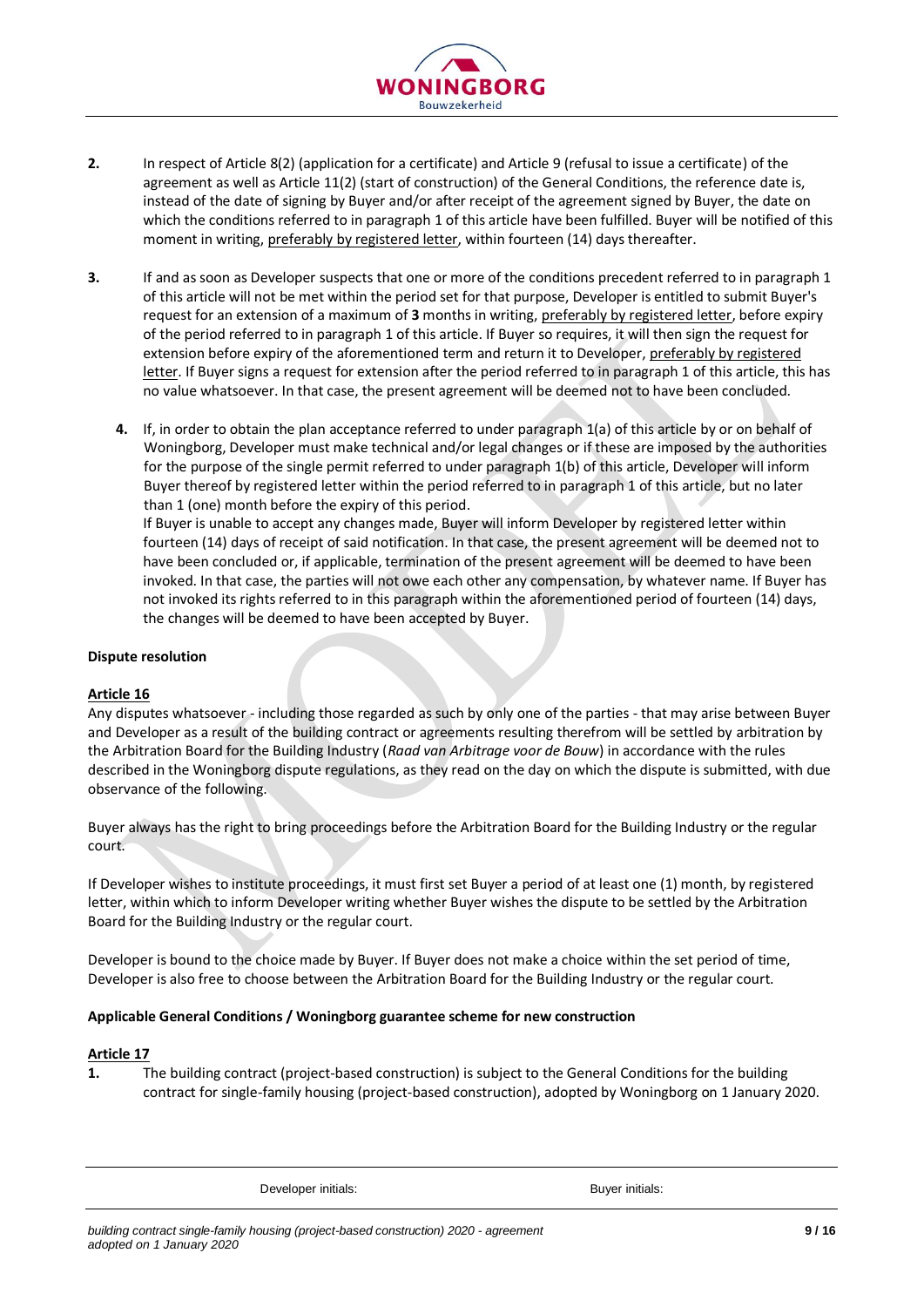

**2.** Where in this agreement and the General Conditions declared applicable therein reference is made to the Woningborg guarantee scheme for new construction, such should be read as: Woningborg guarantee scheme for new construction 2020 (*Woningborg Garantie- en waarborgregeling Nieuwbouw 2020*).

# **Additional articles, not belonging to the model contract for single-family housing of Woningborg, but forming an integral part thereof.**

## **Addition/deviation with regard to Article 7 (Conditions subsequent)**

# **Article 18**

- 1. When requesting a mortgage offer, Buyer will take into account a sufficient period of validity in connection with the time periods included in this agreement with regard to conditions precedent, the related start of construction and the time of the Transfer.
- 2. Developer accepts no liable for the financial consequences of extending and/or expiring of the mortgage offers to Buyer. This is without prejudice to the provisions of Article 7(6) of this Agreement.
- 3. Developer may oblige Buyer, at the latest prior to the Transfer, to demonstrate (by means of the documents referred to below) that sufficient financial means are available for payment of the (purchase/) contract sum and any additional work.
- 4. Depending on the method of financing, this may be apparent from a mortgage quote approved by Buyer, a mortgage quote approved by Buyer in respect of a bridging loan and/or a statement from a banking institution stating the net (credit) amount for which funds are available for the (purchase /) contract sum and any additional work.
- 5. In this context, Developer may require Buyer to provide proof that payments from the mortgage deposit (in addition to payment of the plot of land referred to in the preamble to this agreement) will only be made by the relevant lending institution after receipt of (a copy of) the original construction invoices.
- 6. Supplementary to the first sentence of Article 7(4)(b) of this agreement, the following will apply: The rejection is made out in the name of Buyer and states the amount of the loan applied for. The rejection is drawn up on the stationery of the institution concerned is (digitally) signed by an authorised (bank) employee.
- 7. In order to successfully invoke Article 7(6) of this agreement, Buyer will submit to Developer a rejection, with the form and content as referred to in the sixth paragraph of this article, from which it must be apparent that Buyer cannot obtain a new loan against the monthly obligation referred to in Article 7(1) of this agreement.

## **Contract variations**

## **Article 19**

- 1. If less work is agreed, the following payment scheme will apply (amounts including turnover tax): for less work, the amount will be deducted from simultaneously issued additional work orders or, if the latter are not available or insufficient, from the next instalment(s) of the contract sum.
- 2. If there are closing dates for the additional work, the additional work will be invoiced, with due observance of the provisions of Article 4(8) of this agreement, after the closing date applicable to the additional work in question which, if the Transfer has not yet taken place, will be due and payable at the time of the Transfer. If there are closing dates for the less work, the less work will be deducted from the simultaneously issued additional work orders or the next instalment(s) of the contract sum, after the closing date applicable to the less work in question.

## **Personal data**

## **Article 20**

In connection with the performance of the building contract, Buyer gives its consent, by signing this agreement, to Developer to provide Buyer's personal data (such as name, address, place of residence and telephone number(s)) to the suppliers of kitchen, bathroom, sanitary facilities, tiles, heating, etc. All in compliance with the General Data Protection Regulation.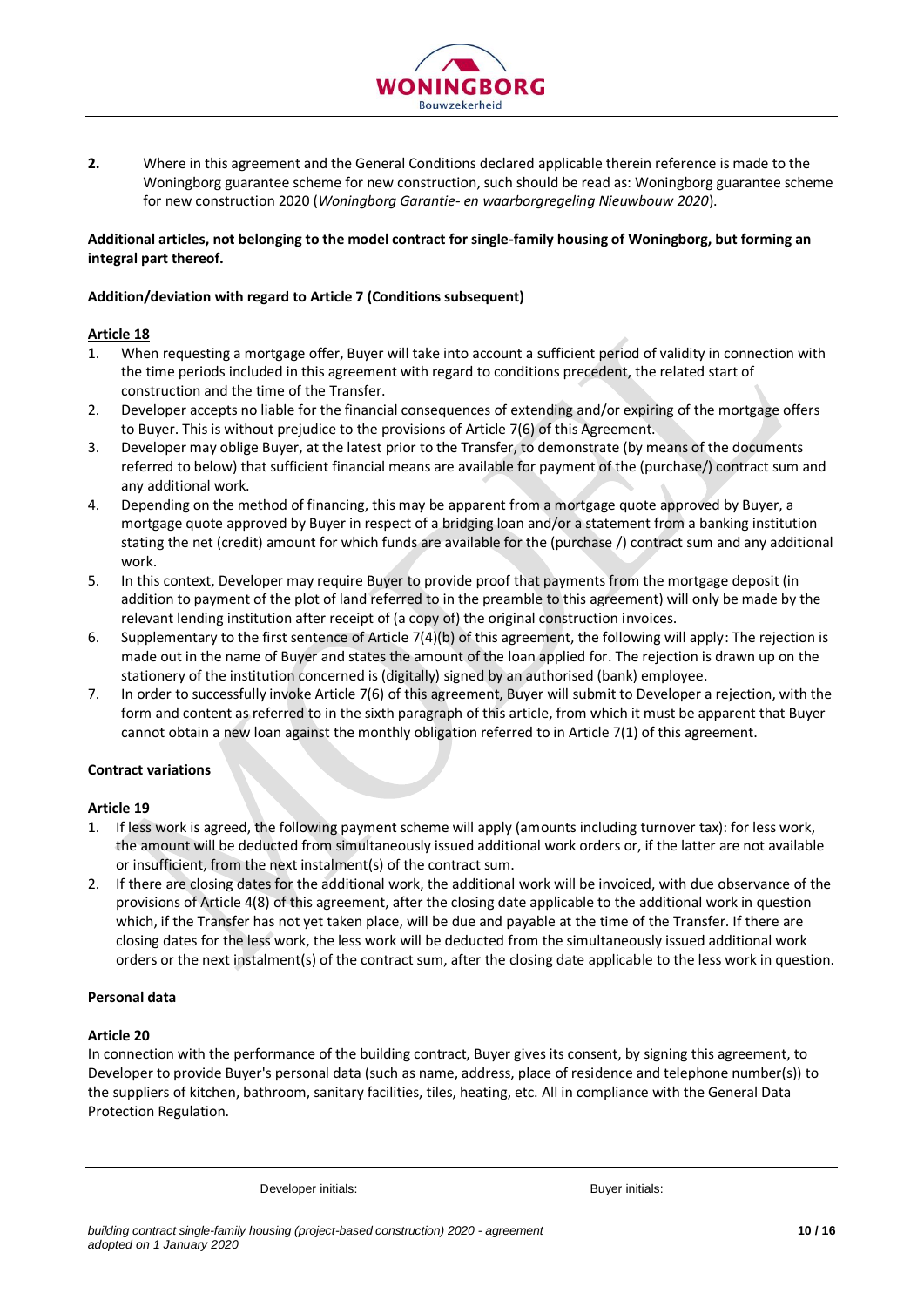

### **Invoicing up to Transfer**

## **Article 21**

- 1. All that which, pursuant to Article 4 of this agreement, falls due in terms of payments, interest and instalments of the contract sum and any additional work before the Transfer, will be invoiced by Seller to Buyer, to whom Buyer will pay in discharge of its obligations. Developer indemnifies Buyer against payment claims in respect of payments, interest and instalments of the contract sum, if and insofar as Buyer has made these payments correctly to Seller.
- 2. The instalments of the contract sum, any interest and any additional work due after the Transfer will be invoiced to Buyer by Developer and will also be paid by Buyer to Developer, provided that they are due and with due observance of the other provisions of Article 4 of this agreement.
- 3. The foregoing is for reasons explained in more detail in the purchase agreement. The fact that Seller transfers the expired instalments of the contract sum to Buyer as an acceded part of the house (on Transfer) does not lead to any liability on the part of Seller for the work carried out by the Developer. The instalments of the contract sum that have expired at the time of the Transfer are deemed to relate to work performed by Developer for Buyer and for which Developer is liable towards Buyer in accordance with the provisions of this building contract.

## **Collective bank guarantee for 5% right of suspension**

### **Article 22**

- 1. Bruggink & Van Beek Notarissen te WIJCHEN is regarded as the civil-law notary within the meaning of the statutory right of suspension as referred to in the General Conditions and Notes accompanying this agreement, whether or not in derogation of Notary referred to in this agreement.
- 2. In the context of the statutory right of suspension referred to in paragraph 1 of this article, Developer opts for a 'bank guarantee' instead of the possibility for Buyer to make a deposit.
- 3. In favour of Buyer, Builder has provided the notary referred to in paragraph 1 of this article with a collective bank guarantee for the 5% right of suspension. The amount to which Buyer, if applicable, would be entitled amounts to a maximum of 5% of the contract sum referred to in this agreement.
- 4. Because of the substitute security provided under paragraph 3, Buyer is obliged to pay the last instalments(s) of the contract sum to Developer in full and without discount.
- 5. Irrespective of the relevant provisions of this agreement, the notary referred to in paragraph 1 of this article will provide Buyer with a certified copy of the guarantee referred to in paragraph 3 of this article.

## **Instalments**

## **Article 23**

If Buyer disputes an invoiced instalment, it will notify Developer thereof in writing within ten days of sending the relevant invoice. In the absence of such notification within that period of ten days, Buyer will be deemed to have agreed to the claimability of the instalment in question.

## **Several liability**

### **Article 24**

- 1. The obligations to be borne by Buyer are indivisible. If this agreement is entered into jointly by more than one person, these persons are jointly and severally liable for the fulfilment of the obligations arising from this agreement.
- 2. If Buyers are married to each other or if they are registered partners, they hereby give each other the mutual consent required pursuant to Section 1:80b in conjunction with 1:88 Dutch Civil Code for the legal acts laid down in this agreement.

### **Domicile**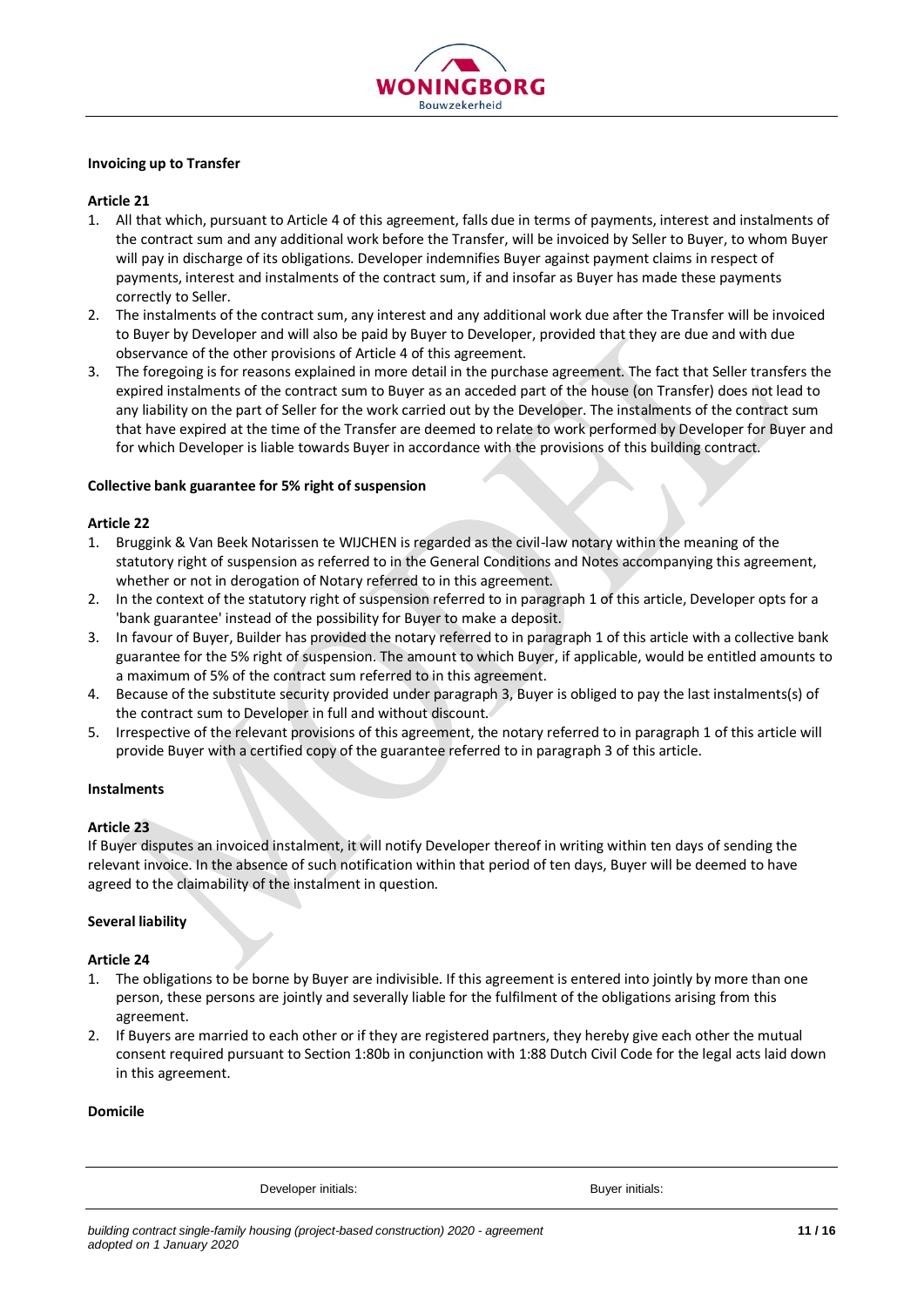

## **Article 25**

Developer and Buyer elect domicile for the performance of this agreement at the place of residence or registered office stated at the head of this agreement, or at a place of residence or registered office indicated in a letter to the other party. The party whose address changes will, in so far as it is relevant for the execution of this agreement, immediately send a written statement to the other party, at the same time sending a copy thereof to Notary.

### **Artist impressions**

### **Article 26**

The artist impressions are indicative. No rights can be derived therefrom. The colours in the artist impressions may not entirely represent the actual colours to be applied in the new building plan of which the house is part.

### **Transfer to third parties**

### **Article 27**

Without the written consent of Developer, Buyer is not permitted to transfer its rights and obligations under this agreement, in whole or in part, to third parties for delivery of the house (this also includes a full or partial economic transfer in the sense of Section 2 Legal Transactions (Taxation) Act, as well as the establishment of a restricted real right of enjoyment), subject to forfeiture to Developer of an immediately payable penalty in the amount of twenty percent (20%) of the total contract sum excluding additional work. Developer may attach conditions to any written consent. Consent cannot be granted if the obligations arising from the purchase agreement are not also taken over.

### **Redevelopment and changes to surroundings**

### **Article 28**

The surroundings of the house (including surrounding plots and building plans), as shown on the situation drawing, are under development. This means that the types and numbers of houses in the area may be subject to change. Developer reserves the right, if possible, not to build the unsold houses in the area. The layout of the public space (green areas, parking facilities, street lighting, waste disposal areas, etc.) is subject to change. Buyer expressly accepts the consequences of the situation described in this article, insofar as the provisions of this article do not conflict with the General Conditions.

## **Holiday closure**

## **Article 29**

Where this building contract and additional articles contain a period of less than one month within which Developer must perform certain actions or make certain announcements, this period will be extended if, due to a holiday scheme or winter closure, Developer's business will be closed for a period of three days or longer. In such a case, Developer will be given the opportunity to perform the intended actions or make announcements within eight days after resumption of the work.

## **Archaeological survey**

## **Article 30**

- 1. If
- a. a (further) archaeological survey must be carried out by and/or on behalf of the government and/or competent authorities and that survey and/or the results of this survey lead to a delay in construction; and and/or
- b. during the execution of the demolition work and/or the building preparations, more contaminants are found than appears from the survey and on the basis of which (additional) remediation work has to be carried out and these remediation activities lead to a delay in construction,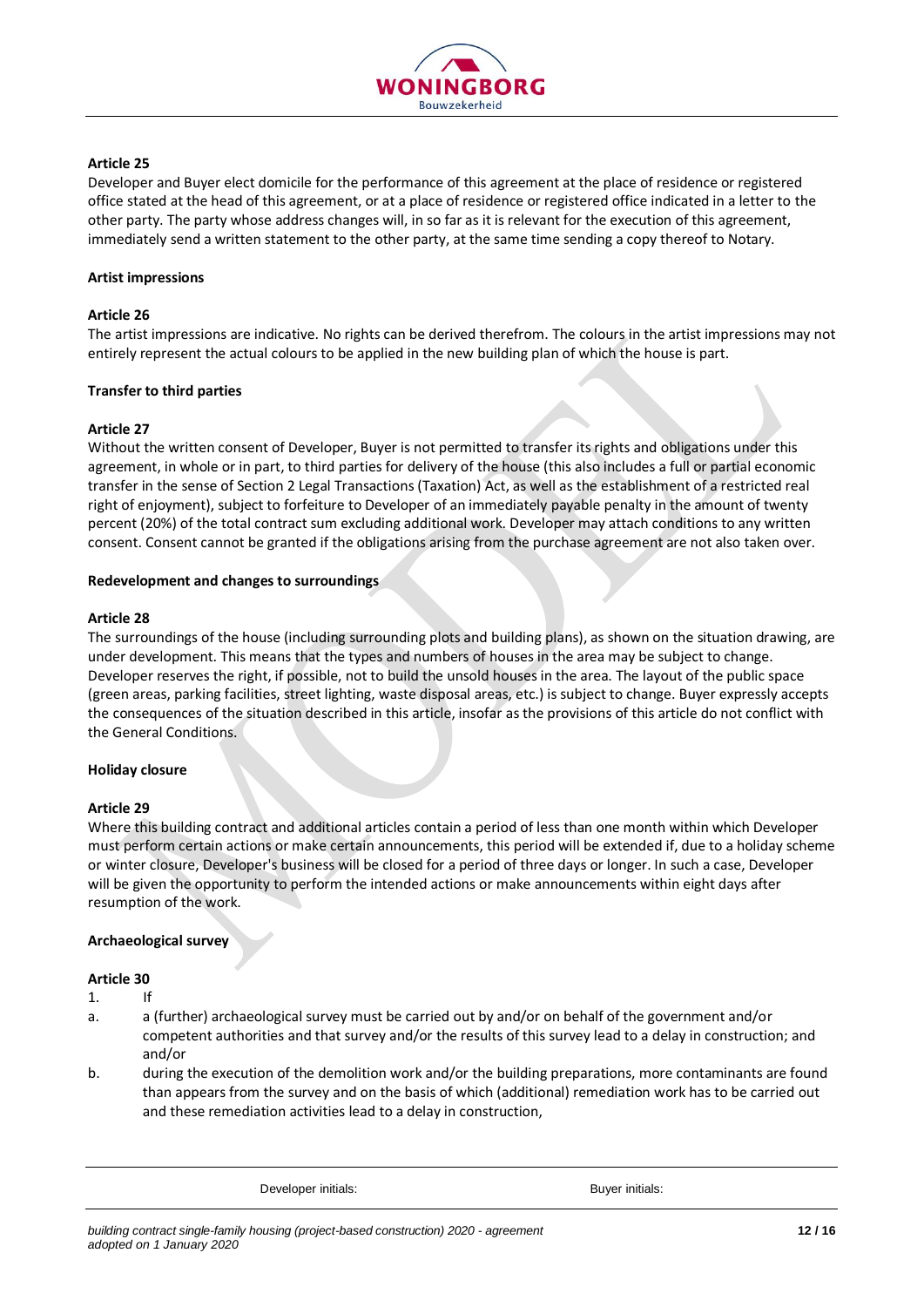

the circumstances referred to under a. and/or b. above, both jointly and separately hereinafter referred to as the "Delay", the following applies.

- 2. The time periods referred to in this agreement that are related to the start of construction and/or the progress of construction and/or the start of counting of workable days will be suspended, hereinafter called the "Suspension", until the date on which the Delay has ended and construction can actually commence or continue without hinder.
- 3. Developer will inform Buyer in writing and keep Buyer informed within 10 working days after the Delay has occurred, failing which no Delay and/or Suspension will apply.
- 4. If the Delay commences in the period between the start of construction and the Transfer, Buyer will during the period of the Delay not owe any compensation or interest to Developer for any instalment(s) of the contract sum that have already been invoiced but have not yet been paid, contrary to the article on "Instalments and payment schemes" in this agreement.
- 5. If the Delay, and as a result the Suspension, lasts longer than 3 months, both Buyer and Developer are entitled to invoke termination of the present agreement by registered letter or fax message with confirmation of dispatch addressed to the other party, unless in that case the Transfer has already taken place or, in the case of a transfer with transfer tax, construction has already started within the meaning of the General Conditions.
- 6. Developer has the authority referred to in paragraph 5 to terminate the present agreement even if the building plan as a result of the under paragraph 1(a) and/or (b) of this article cannot be realised or cannot be realised without changes being made or the additional costs involved with changed realisation are not acceptable to Developer.
- 7. The termination referred to in paragraphs 5 and 6 of this article explicitly does not apply between the parties as an attributable failure in the performance of the present agreement and will not give rise to a claim for compensation of costs, loss or otherwise for either party.

## **Stichting Klantgericht Bouwen (SKB)**

## **Article 31**

We would like to inform you about the use of your data for a customer satisfaction survey among buyers of new houses/apartments. This survey is carried out by Stichting Klantgericht Bouwen ("SKB") based in Zoetermeer by sending you a questionnaire. The data collected in the customer satisfaction survey are shared with Seller of your house/apartment ("Developer"), but are also used by SKB. The data processing is subject to the privacy regulations of SKB, which will be sent to you at the same time as the questionnaire. The goal of the customer satisfaction survey is to measure the appreciation of you, as a buyer, of a house/apartment and to be able to assess the services of Developer. At the end of the questionnaire, you will also have the opportunity to fill in review questions that are published per Developer on the Internet, via Bouwnu.nl.

The aim of Stichting Klantgericht Bouwen is to measure and improve the quality delivered (in the case of new owneroccupied houses/apartments). The Foundation does not have a profit motive.

 $\overline{R}$ I consent to the provision of my name and email address to SKB for the aforementioned survey.

## **Key transfer**

## **Article 32**

The keys to the house will only be handed over to Buyer after Buyer has fulfilled all financial obligations, including (any) additional work, arising from this agreement and has signed the delivery report.

**Delivery**

**Article 33**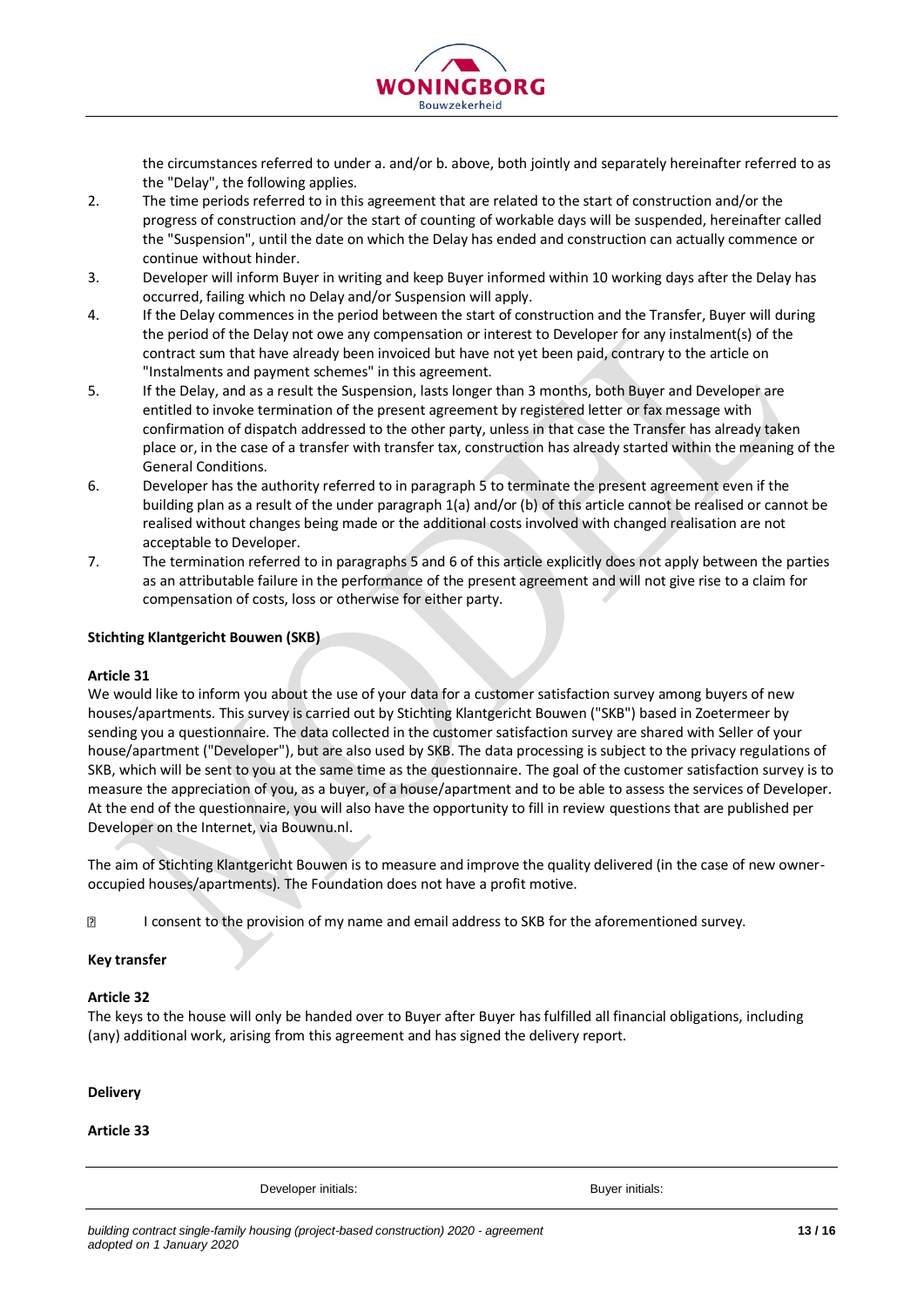

- 1. At the time of delivery, Developer will transfer the keys to Buyer provided that all payments due by Buyer to Developer have been received. If the keys are not transferred to Buyer and the house is not made available to Buyer because the latter has not fulfilled all its obligations towards the Developer, the date of the delivery report will be regarded as the date of delivery.
- 2. If Buyer does not comply with the timely invitation of Developer to be present at the delivery, Developer will immediately invite Buyer for a delayed delivery within 14 days after the initial delivery time. If Buyer again fails to be present, the house will be delivered at that time and the official report of delivery drawn up by Developer will be binding on both parties unless there is evidence to the contrary. Buyer may receive the key from Developer after signing the delivery report and after having fulfilled its payment obligations.
- 3. To assess whether or not the agreed number of workable days has been exceeded by Developer, the day by which Buyer was first invited by Developer for the delivery will be counted as the delivery date.
- 4. If (at the time of delivery) no agreement is reached between Developer and Buyer on the list of possible defects and shortcomings, the various points of view will be included in the delivery report, stating the reasons as far as possible. The difference of opinion on the list of possible defects and shortcomings does not, in principle, stand in the way of delivery. Developer will remedy the defects and shortcomings acknowledged by it and, in the event of a dispute, those acknowledged by arbitrators at Buyer's request, in accordance with the "REPAIR DEFECTS" provisions of the General Conditions accompanying this agreement.

### **Authentication**

### **Article 34**

Contrary to the provisions under preamble I of the building contract, the "technical description and drawing(s) and change schedules, if present" referred to there have not been certified by both parties, but have been authenticated by Developer and subsequently filed with Notary.

Buyer declares that it has received a copy of both the documents referred to under preamble I of this agreement and the documents referred to below in the statement of receipt. Developer declares that the documents filed with Notary are identical to the documents received by Buyer.

#### **Environmental permit**

#### **Article 35**

Buyer cannot derive any rights from what has been stipulated/recorded in the permit application, the environmental permit and the accompanying drawings, unless the documents referred to in this article form part of the documents referred to under preamble I of this agreement.

## **Overhang**

## **Article 36**

Partly in connection with additional work options, easements will be established by deed of transfer to the individual acquirers, subject inter alia to the following:

The easement of overhang: entailing the obligation of the owner of the servient plot to tolerate that the building plan existing at the time of the execution of the deed of transfer may result in any house to be built on the dominant plot being built partly on or over the servient plot, or parts of the foundations or pipelines belonging to the house in question being partly installed in the servient plot;

The easement of support and anchoring: entailing the obligation of the owners of the servient plot to tolerate that the building plan existing at the time of the execution of the deed of transfer may result in beams, anchors, etc., being installed in its plot of land.

#### **Parking space**

# **Article 37**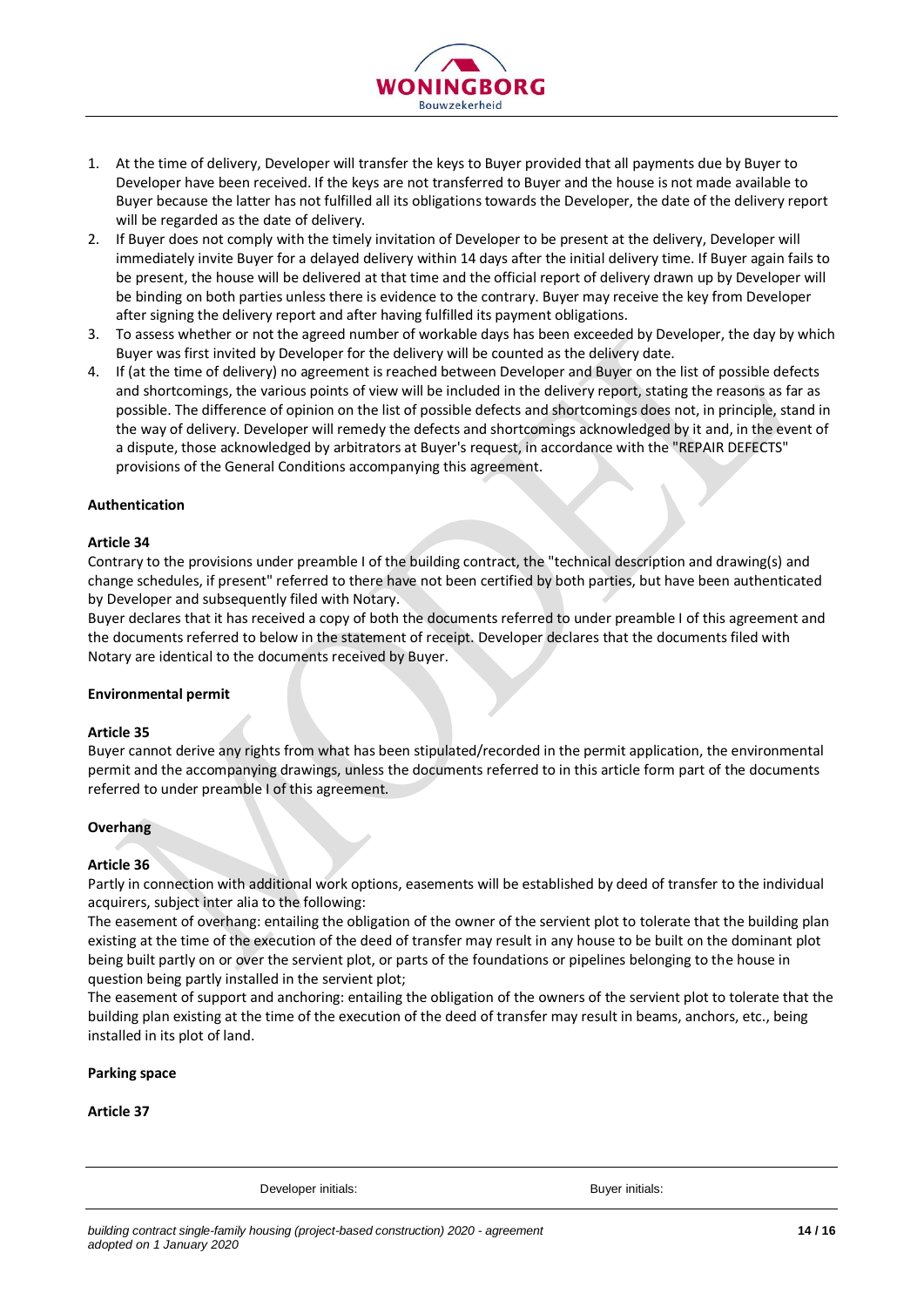

As part of this agreement, Developer will realise a parking space and deliver it to Buyer on the basis of which Buyer acquires the exclusive use thereof on account of the apartment right referred to in preamble I of the purchase agreement, which forms an integral part of this contract. No guarantee applies to the realisation of the parking space, be it from Woningborg or otherwise.

### **Separated sewer and (rain)water drainage system**

## **Article 38**

In connection with the separate sewerage system to be installed and the discharge of (rain)water directly into open water in the surrounding waterways, Buyer will not be permitted to carry out activities in the public area or property sold whereby dirty water will be discharged directly or via the sewerage system into open water (e.g. car washing).

zh.

| <b>Signed in Nieuwegein</b>           | Signed in Eindhoven |       |
|---------------------------------------|---------------------|-------|
| /2020<br>$\overline{I}$<br>${\sf on}$ | on                  | /2020 |
| Developer:                            | Buyer:              |       |
|                                       |                     |       |
| O.J.M. Senden-Silverentand            |                     |       |
|                                       |                     |       |